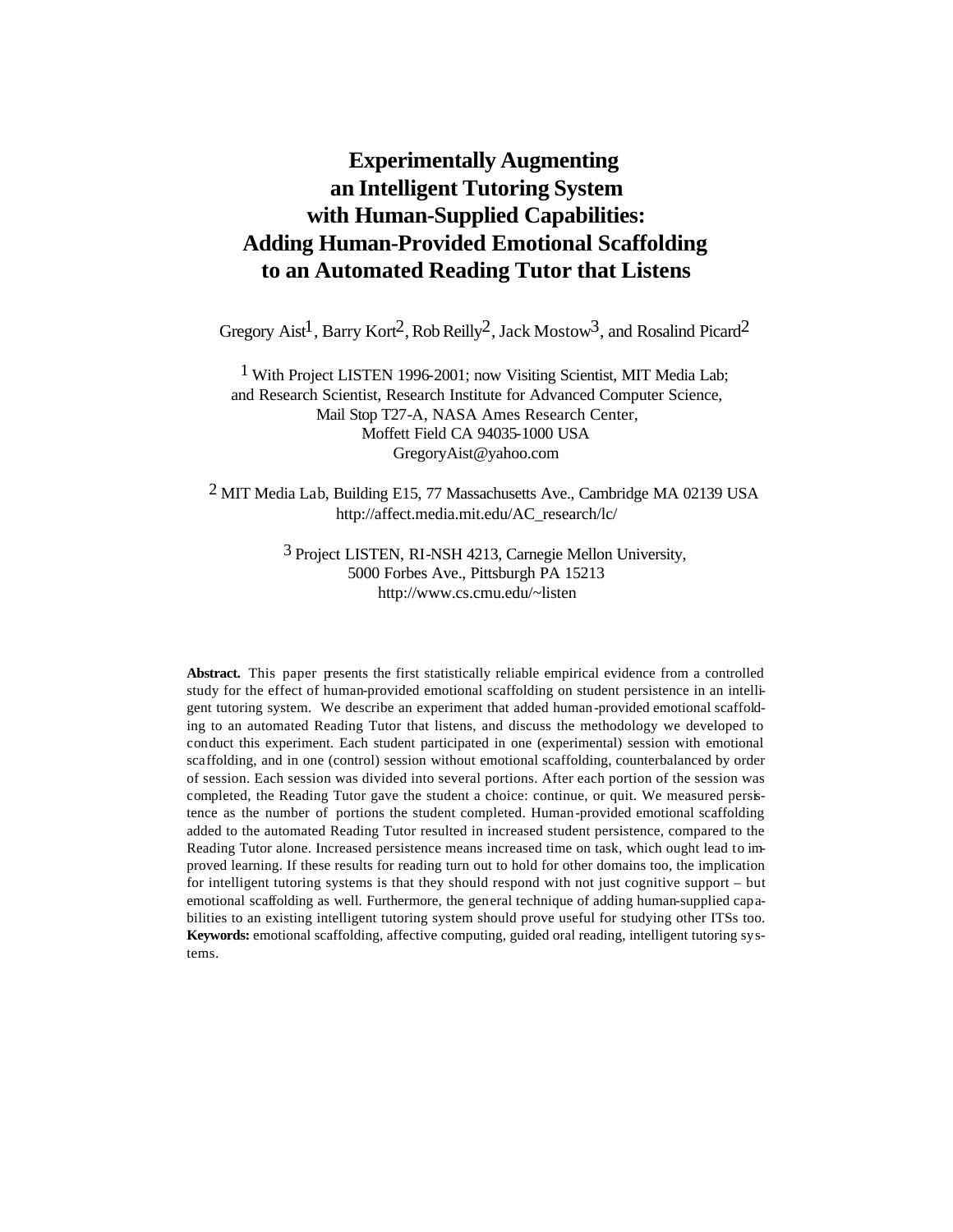# **1 Introduction**

Educators have long been aware of the importance of motivational factors in learning. Beyond such intuitive awareness, Coles (1999) notes that "Some connections between learning and emotions have been well documented: for example, poor learning can produce negative emotions; negative emotions can impair learning; and positive emotions can contribute to learning achievement and vice versa" (Coles 1999). Neuroscience and cognitive science have made important strides in recent years unraveling the mystery of the role of emotions in cognition, decisions, and learning (e.g., Damasio 1994, Isen 2000).

Today, researchers are mapping out the emotional factors that arise in the course of learning, in an effort to craft more effective educational resources which stimulate and maintain the motivation to learn (Lepper et al. 1993; Kort et al. 2001). Lepper et al. (1993) analyzed how expert tutors use motivational strategies; del Soldato and Boulay (1995) proposed incorporating motivational strategies into tutoring systems. In this paper, we look at adding human-supplied emotional scaffolding to an existing intelligent tutoring system – as a means of exploring the potential benefits of enabling intelligent tutoring systems to be emotionally appropriate.

But what does it mean for an intelligent system to be emotionally appropriate? We can consider first the capability of *sensing* affective information, and separately the capability of *responding* in emotionally appropriate ways. A system that can *sense* affective information (either passively, e.g. by computer vision, or actively, e.g. by asking) may or may not reveal its awareness much of the time. A system that can *respond* in emotionally directed ways makes decisions based on perceptions and prior knowledge about how best to respond or to not respond, taking into account the student's affective state. This problem of deciding how to respond is a qualitatively different research problem from the sensing problem. Thus we can place emotionally appropriate computational systems on the chart shown in Table 1.

|                                                      | Does not sense/perceive affective<br>information                         | Senses/perceives affective information                                                                                     |
|------------------------------------------------------|--------------------------------------------------------------------------|----------------------------------------------------------------------------------------------------------------------------|
| Does not supply<br>emotionally directed<br>responses | The norm for computer software.                                          | Example: System silently records examples<br>of user frustration, perhaps for later re-<br>view by quality assurance team. |
| Supplies emotionally<br>directed responses           | Example: System supplies spoken<br>apology triggered by network<br>delay | Example: System detects student frustra-<br>tion; presents a slightly easier task.                                         |

Table 1. Degrees of kindness: affective computing in sensing and acting.

Ultimately, affective computing systems should both sense and respond to emotions. Research into automated sensing of emotions is underway as described elsewhere (Picard 1997). In t he meantime, we would like to further the research agenda of automated responding without having to wait for automated human-level sensing of emotions – and to take advantage of whatever opportunities for improving intelligent tutoring systems may present themselves along the way. A promising way to start is to identify specific aspects of state-of-the-art intelligent tutoring systems where emotional scaffolding (provided at least initially by human wizards) can substantially improve over current practice. In this paper, we present one such study exploring emotional awareness in ITSs, carried out as a cooperative effort between Carnegie Mellon's Project LISTEN (Mostow & Aist FF 2001) and MIT's The Affective Learning Companion (Picard 1997; Kort et al. 2001).

The remainder of the paper is as follows. First, we describe a series of quick, informal pilot user studies that we conducted in order to verify underlying assumptions, evolve our research questions, and refine the experimental protocols. Second, we describe the main study we carried out, and its principal results. We then discuss further implications for intelligent tutoring research.

#### **2 Computer Tutor plus Human Wizard**

Our fundamental research question for this paper was "In what ways can human-level emotional scaffolding improve on the state of the art in intelligent tutoring systems?" In order to address this question, we used techniques drawn from ablation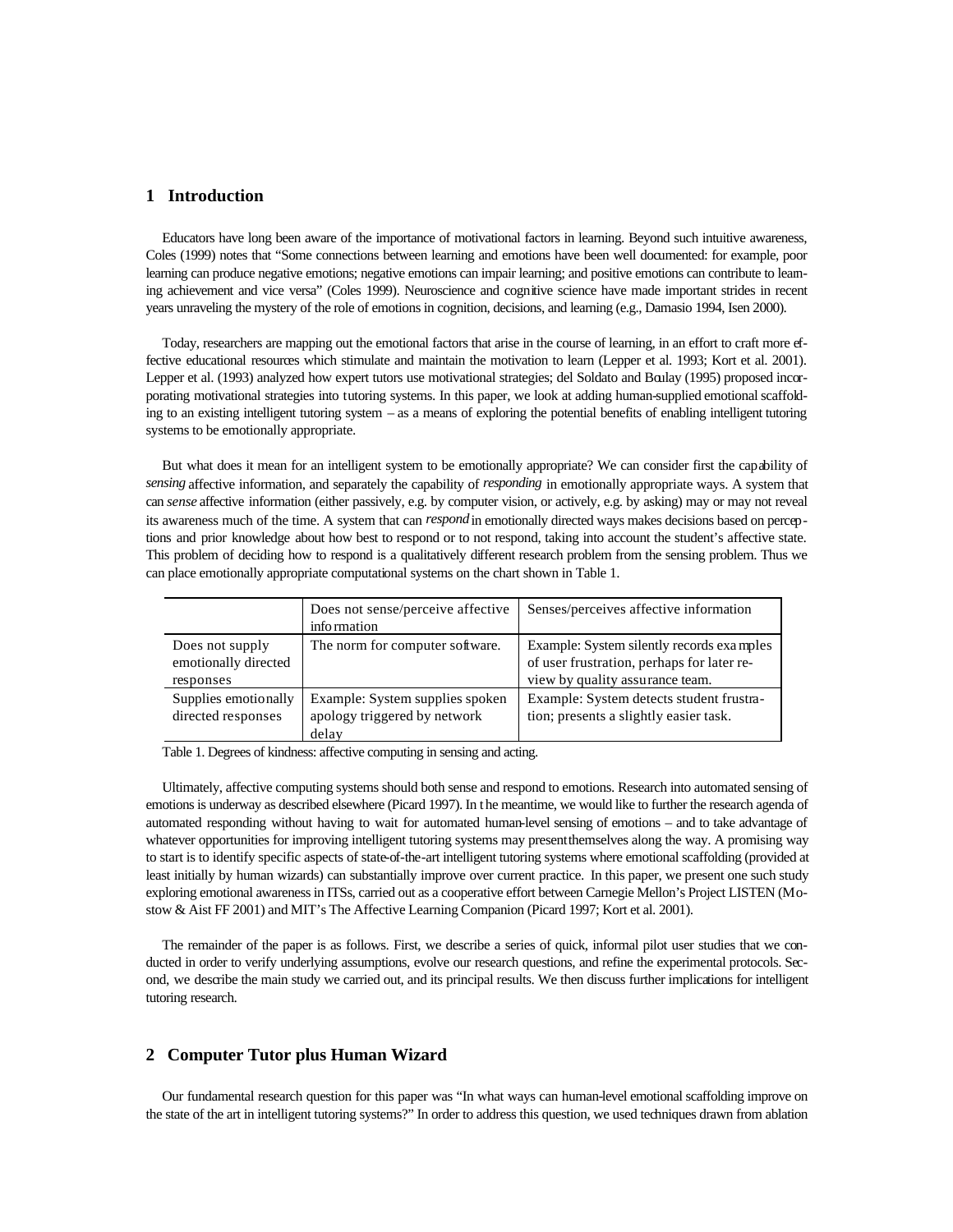studies and Wizard of Oz studies. Ablation studies, a common method for studying intelligent tutoring systems, take a working system and deconstruct it, systematically disabling various components and examining the effectiveness of the remaining system. The Wizard of Oz method, a familiar technique for designing interactive systems, replaces the "brains" of a yet-to-be-built computer program with a human wizard, pulling the strings from behind the scenes. In some variations, the wizard automates him- or herself out of the loop (wholly or partially).

Our experiments were as follows. First, we inverted the ablation study. We focused on adding components and testing for increased effectiveness, rather than removing components and testing for decreased effectiveness. Second, we did not want to embed one particular hypothesis in stone (that is, C++ code). Therefore, we imbued Project LISTEN's Reading Tutor with a human wizard filling in the emotional gaps. We thus created a hybrid with a human in the loop: Reading Tutor Plus.

(We note that this methodology owes a debt of inspiration in part to some sections of Alex Rudnicky's proposal to develop automated techniques to allow a computer to gradually learn how to do computer technical support (Rudnicky, internal presentation to CMU Sphinx group, fall 2001).)

In this study in particular, we began with Project LISTEN's Reading Tutor, which listens to children read aloud, and helps them learn to read (Mostow & Aist FF 2001; Figure 1). The Reading Tutor helps a student read a story as follows. The Reading Tutor displays a story one sentence at a time, and listens to the student read all or part of the sentence aloud. The student can click *Back* to move back to a previous sentence, and *Go* to move on. The Reading Tutor responds with help modeled in part after expert reading tutors, but adapted to the strengths and weaknesses of computer technology. The Reading Tutor provides praise for good or improved reading.

In our experiments, the affective component consists of the wizard injecting emotionally directed remarks over the same audio circuit by which the student hears the Reading Tutor – without, so far, controlling the Reading Tutor's behavior directly as is normally done in Wizard of Oz studies. In the initial study design, both the Reading Tutor's own praise and the human-supplied emotional scaffolding were active. For reasons we describe later, in the main study design, the Reading Tutor tutored the same as it ordinarily would – but without the praise components previously introduced into the system. But what should the human wizard say? If the human wizard can say anything at all, the only reasonable conclusion from statistically reliable differences between trials with human support and those without (we argue) is that the difference is due to the (active) presence of the human wizard. While probably true, such a distinction is not terribly interesting since it does not shed any light on exactly *what* the wizard did that was helpful; nor is that distinction terribly useful since it does not shed any light on exactly *how* to automate the wizard's scaffolding.

We therefore set about to identify concrete ways in which to limit what the wizard said, while still yielding a protocol that we expected to have significant and substantial impact on the tutoring process.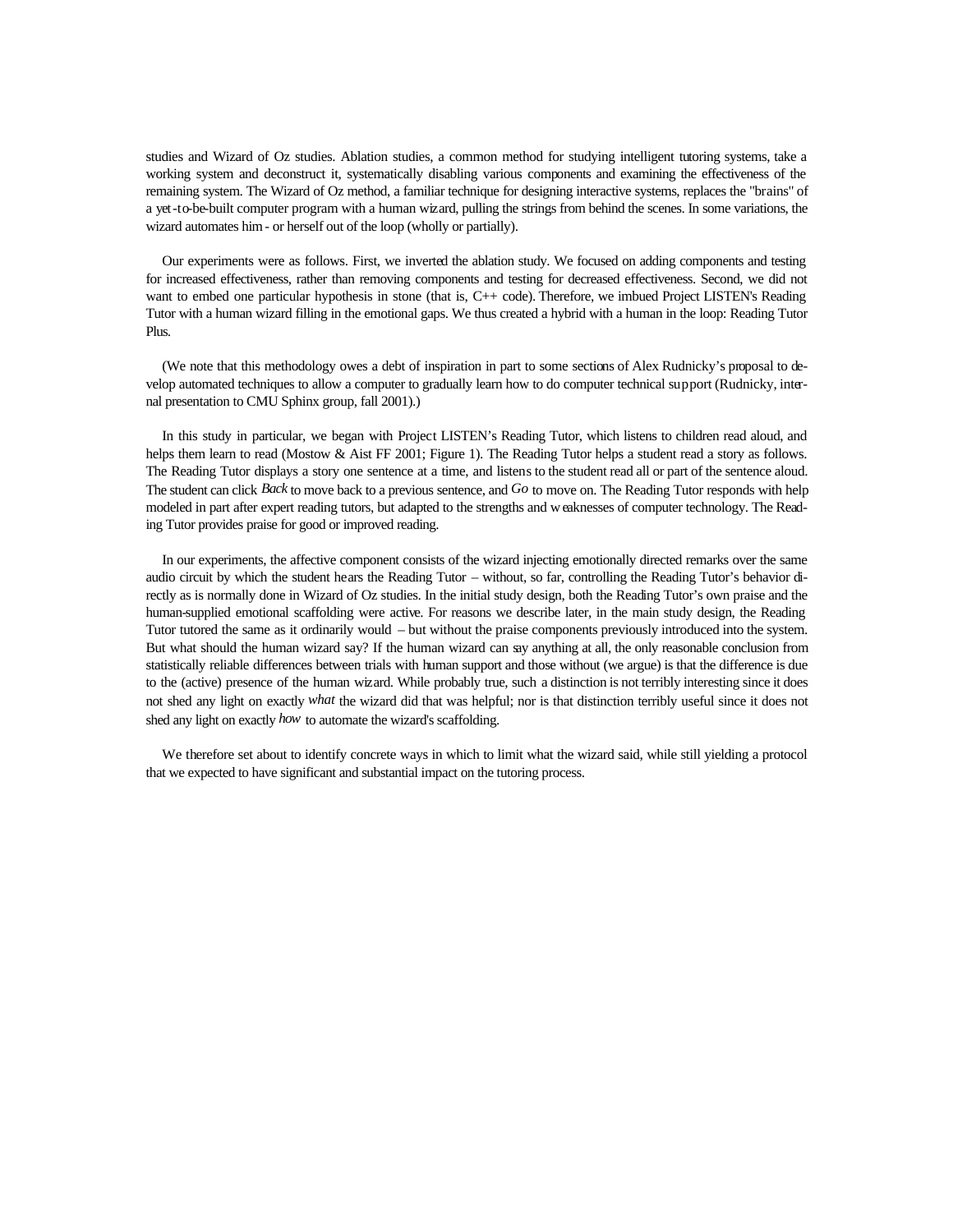

**Figure 1. Screenshot from Project LISTEN's Reading Tutor. The Reading Tutor is in the middle of sounding out** *carp***.**

# **3 Pilot Studies**

In order to acquire a set of age-appropriate, relatively similar texts, we decided to adapt a set of limericks written in the 19th century by Edward Lear for research use (see Aist (2000) for previous use of these limericks.) Each limerick contained a single difficult word. The first question we decided to investigate, in late August 2001, was whether an encounter with a new and difficult word would trigger a visible emotional response. We used a within-subject design consisting of repeated trials with words in different conditions for different subjects. This methodology, familiar in medical research as a repeated trials design, has been adapted to intelligent tutoring research in the form of experiments embedded into the course of normal student-Reading Tutor interaction (Mostow and Aist FF 2001; Mostow et al. NAACL 2001). Students read eight children's limericks, four in each of two conditions, as follows:

(experimental) the limerick contained the original difficult word, such as *irascible*, or (control) the limerick contained a substituted easier word or phrase, such as *grouchy*.

The conditions were designed so that the experimental condition would elicit a visible emotional response (such as frustration), but the control condition would not. We collected videotaped data from five students. (The first two students' data is more or less unusable due to bad or missing audio.) We wanted to see whether *any* experiment seeking to manipulate difficulty in order to trigger visible student responses (at the level of individual words) might succeed. Thus for this first pilot study we simply watched the videotapes and formed informal impressions. (Our follow-on study, as reported later in this paper, used more systematic experimental techniques.) Our impressions of the pilot data were as follows: Students did indeed occasionally respond visibly to difficult words, but infrequently; furthermore, whether a response was forthcoming did not seem to be uniformly predictable whether for a given student or a given word. Nonetheless, we were relieved that these observations bolstered one of the foundational assumptions of embedding emotional awareness into intelligent tutoring systems: difficult tasks encountered on an intelligent tutoring system can sometimes trigger visible emotional responses.

We then sought to develop a protocol whereby the human wizard could intervene at specific limited points with emotionally appropriate responses, and the outcome measures would include measures of learning.

In late September 2001, we set up a protocol where students read a series of limericks interspersed with definitions of the hard (target) word. For example: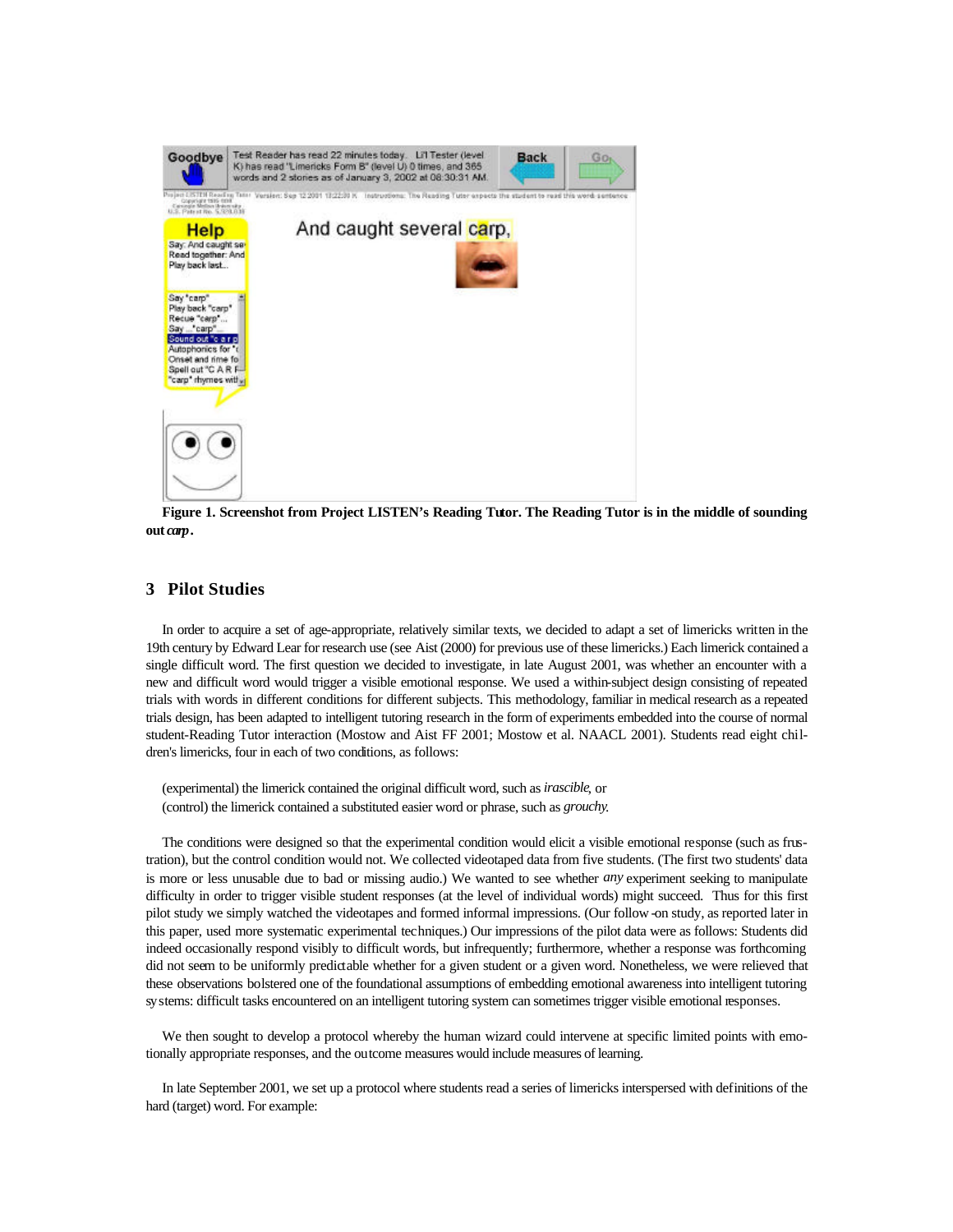There was an Old Man of Cape Horn, Who wished he had never been born; So he sat on a chair, Till he died of despair, That dolorous Man of Cape Horn. We can say a person is dolorous if they are mournful, or feel really bad.

The human wizard could see and hear the student over a dedicated television link, and was initially restricted to providing emotional scaffolding, such as praise or encouragement, between the limerick and the definition. The student could see and hear the Reading Tutor, and could hear but not see the wizard. The control condition lacked such emotional scaffolding. Both conditions included the previously developed Reading Tutor-supplied praise as described in Mostow and Aist (CALICO 1999) and subsequently updated in later versions of the Reading Tutor.

Our experience after working with just a few students reading under this protocol, however, showed clearly (at least to us) that this limited amount of emotional scaffolding was simply not enough to reasonably expect any difference between the emotionally supported (experimental) trials and the neutral (control) trials – no difference in moment-by-moment observable behavior would, we suspect, mean no differences in student behavior over the course of an entire session. Furthermore, the presence of Reading Tutor-supplied praise might very well confound any effects of human-supplied praise.

# **4 Revised Protocol**

Therefore, we designed a revised protocol. We decided to greatly expand the times when emotional scaffolding was permitted, as follows. First, we made the points when the wizard could provide emotional scaffolding include not just between limericks and definitions, but between *every* pair of sentences. We also allowed the wizard to intervene to alleviate frustration with a difficult sentence by suggesting that the student move on to t he next sentence: a "mercy rule" to maintain a good pace of reading. Finally, we suppressed the Reading Tutor's built-in praise, so that such praise would not interfere with the wizard in the experimental condition – or dull the contrast between Reading Tutor plus wizard vs. Reading Tutor alone. Why not include the unablated Reading Tutor as an alternate control condition? The number of students we were able to run in this study was too small to permit three conditions; we decided that the comparison of most interest was the Reading Tutor with no emotional scaffolding vs. the Reading Tutor with human-supplied emotional scaffolding.

We used two sets of 10 limericks, with each set sorted in approximate order of the difficulty of the target word. In previous work we had found that second and third graders did not remember much from these limericks when tested on a later day (Aist 2000.) This suspicion that second and third graders were too young for these limericks was confirmed when we tried to have one second grade student read them; we agreed that she was in over her head.

Thus we decided to come up with a different text for the second and third graders: We had these students read a list of progressively harder words.

We decided to get a list of words that would progressively stretch children's decoding skills. Thus we constructed the list(s) of progressively harder words (Form A, and Form B) as follows.

First, we selected those words with a frequency of two per million words, as given by the Brown corpus (Kucera and Francis 1967).

Second, we excluded those words marked by the MRC Psycholinguistic Database as usually capitalized, for example *Lionel*, *Belgium*, *Unitarianism*.

Third, we sorted the remaining words by the number of syllables and the number of letters.

Fourth, we selected by hand several sets of words, preferentially selecting decodable words (those which can be read leftto-right according to common letter-to-sound rules of English.) The words ranged from one-syllable, three letter words like *bib* and *den* to six-syllable, thirteen- and fourteen-letter words like *acceptability* and *transcendentalism*.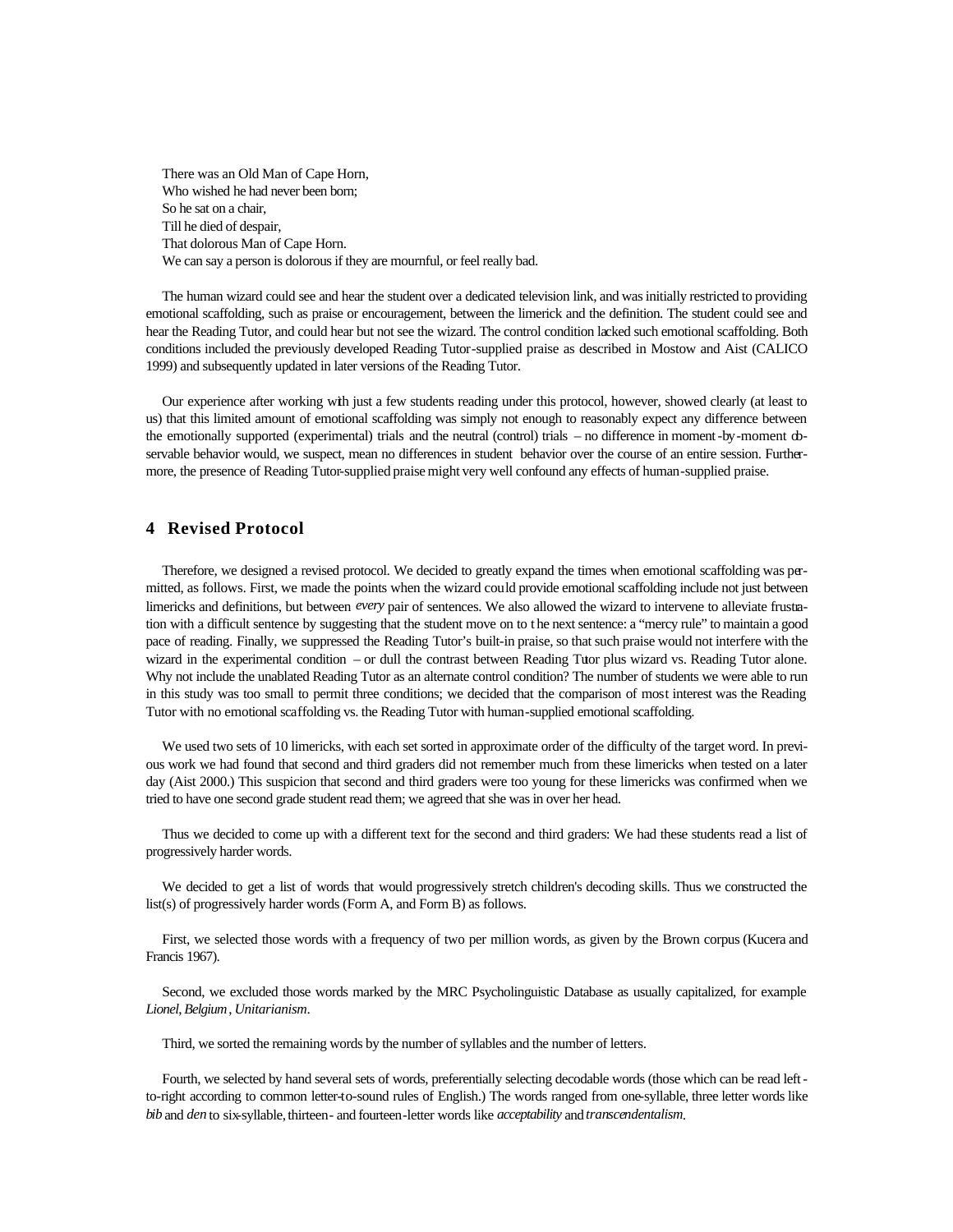Fifth, we paired the words (e.g. *complimentary* paired with *differentiate*; *acceptability* paired with *accessibility*.)

Sixth, we randomly assigned one word of each pair to Form A, and the other word of each pair to Form B. Each word on Form A thus had a twin on Form B.

| lazy    |  |
|---------|--|
| selfish |  |
| lively  |  |
| skilled |  |

#### **Figure 2. Vocabulary question after each limerick.**

One of our expectations was that emotional scaffolding would lead to increased student attentiveness, which would lead to increased retention of the vocabulary information presented in the limericks and accompanying vocabulary explanations. Another expectation was that human-provided emotional scaffolding would increase students' persistence. Normally, the length of time that a student uses the Reading Tutor is strongly affected by the length of the story, the length of the class period, and other factors essentially out of our control.

In order to provide for an explicit measure of memory of the word that it had just explained, the Reading Tutor asked a vocabulary question after each limerick (Figure 2.) There were no questions during the wordlist task. In order to provide for an explicit measure of persistence, we inserted choice points into the wordlist and limerick tasks. After every ten words (for the wordlists) or after every limerick, including its corresponding definition and vocabulary question, (for the limericks), the Reading Tutor displayed as text and spoke aloud a prompt inviting the student to click Goodbye to stop, or Go to continue reading. It then alternately flashed the Goodbye and Go buttons six times.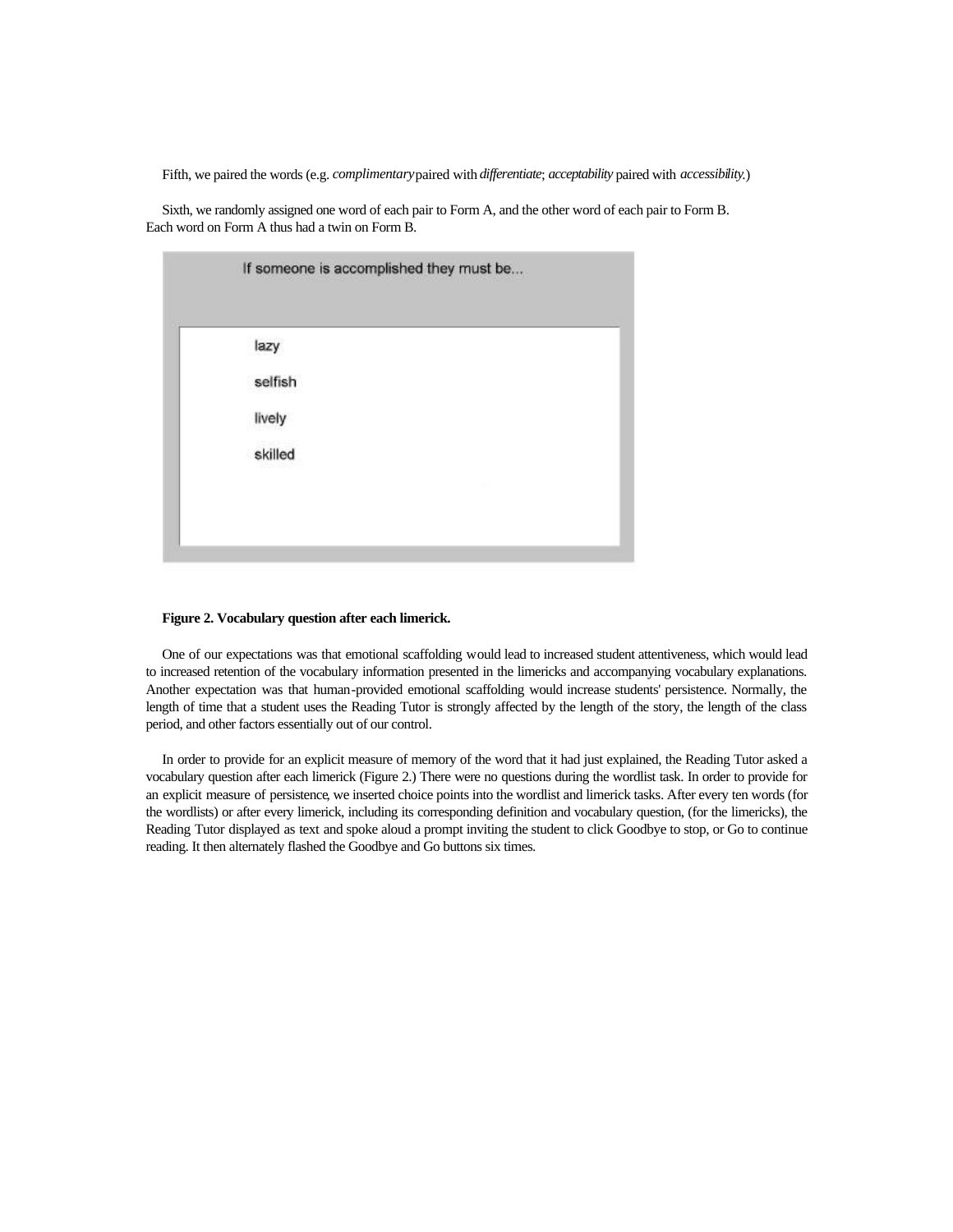We determined who would receive which condition when as follows. In each study, we matched students by classroom (and thus grade), and by gender. Each student read one of the versions on (their own) Day 1, either with or without emotional scaffolding. Approximately one week later, that student read the other version in the other condition. We counterbalanced treatment by version and order.



**Figure 3. Experimental and control conditions for computer tutor plus human wizard experiment. A mirror in front of the student allows the video camera to capture the laptop monitor and the student's face simultaneously.**

We measured the following dependent variables.

- ?? *persistence*: the number of times the student clicked Go to continue reading instead of clicking Goodbye to quit. We would expect persistence to be important because increased persistence means more time on task – a key ingredient of success in reading.
- ?? *memory*: the number of words a student got right on limericks quiz.

Figure 3 shows the experimental and control conditions: in the experimental condition, a human wizard observed the student on a television monitor in an adjacent room and provided emotional support over the student's headphones. In the control condition, the wizard helped the student log in and choose the correct story – but after that simply observed, and the Reading Tutor provided help as usual (minus its pre-existing emotional support, which had been suppressed for this experiment.)

The human wizard provided emotional support as follows.

1. Selecting phrases from a web page, to play pre-recorded audio.

2. Speaking live into a microphone to provide help that was (not yet) available in pre-recorded form.

As the experiment progressed, the wizard added phrases used in the previous days' experiment to the web page – automating himself (partially) out of the loop.

To characterize the interaction between the human wizard, the student, and the Reading Tutor, we transcribe below an extended example of one student using the Reading Tutor without emotional support, and the same student using the Reading Tutor while receiving emotional scaffolding from the human wizard. We transcribed these sessions on a turn-by-turn basis from videotape, noted the begin and end times for the first set of words, and added a brief description of the student's behavior when faced with the choice to continue or quit.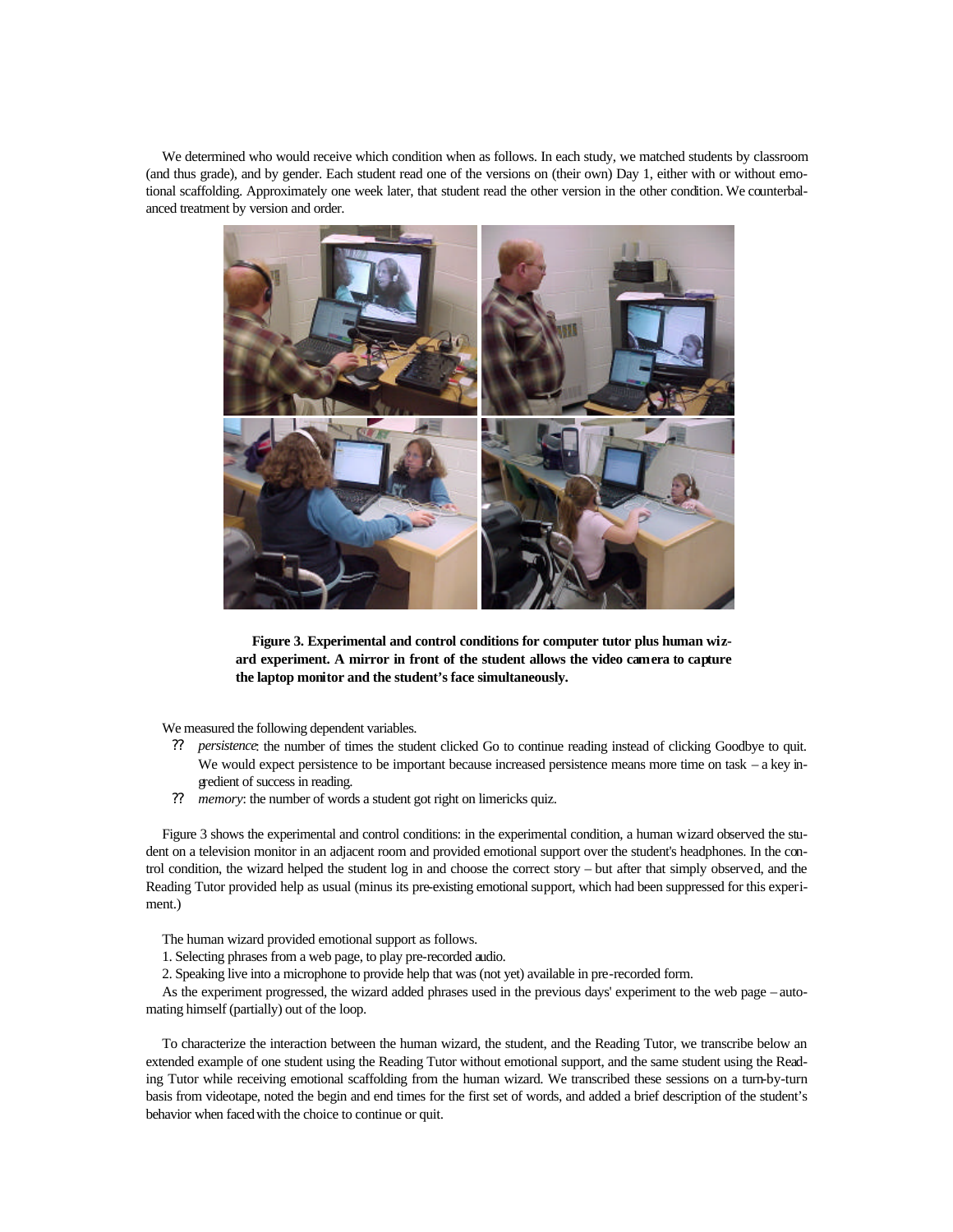| Student <sup>1</sup> without emotional support             | Same student with emotional support                        |  |  |  |  |
|------------------------------------------------------------|------------------------------------------------------------|--|--|--|--|
| October 31, 2001                                           | October 17, 2001                                           |  |  |  |  |
| Wordlist Form A                                            | Wordlist Form B                                            |  |  |  |  |
| (Wizard directs student to choose "Word List Form A".)     | (Wizard directs student to choose "Word List Form B".)     |  |  |  |  |
| RT displays text "Word List Form A"                        | RT displays text "Word List Form B"                        |  |  |  |  |
| RT says "Word"                                             | RT says "Word List Form B"                                 |  |  |  |  |
| W: "Can you read that?"                                    | RT says "Starts like World"                                |  |  |  |  |
| S: 'Word''                                                 | RT says "Word List Form B"                                 |  |  |  |  |
| RT: "Word"                                                 | W: "Can you read that?"                                    |  |  |  |  |
| S: "List Form A"                                           | W: "Can you read that out loud, Danny?"                    |  |  |  |  |
|                                                            | RT: sounds out form                                        |  |  |  |  |
| RT displays and speaks: Now you'll see some words to       | S (overlapping): "Word List From B" [sic]                  |  |  |  |  |
| read.<br>S clicks Go                                       | W: "Good."                                                 |  |  |  |  |
|                                                            | RT displays and speaks: Now you'll see some words to read. |  |  |  |  |
| RT displays and speaks: Please read each word aloud.       | W: "You can read this aloud, or click Go."                 |  |  |  |  |
| S: "Please read each word aloud."                          | S: "Now you'll see some words to read."                    |  |  |  |  |
| S clicks Go.                                               | W: "Very good."                                            |  |  |  |  |
| 11:49:14 AM                                                | S clicks Go.                                               |  |  |  |  |
| RT displays: den                                           | RT displays and speaks: Please read each word aloud.       |  |  |  |  |
| S: "den"                                                   | S: "Please read each word aloud."                          |  |  |  |  |
| S clicks Go                                                | W: "Good."                                                 |  |  |  |  |
| RT displays: eel                                           | 11:53:27 AM                                                |  |  |  |  |
| RT says "starts like eels"                                 | RT displays: bib                                           |  |  |  |  |
| S: "ee-eel"                                                | S says: "bib"                                              |  |  |  |  |
| RT displays: $fry$                                         | S clicks Go                                                |  |  |  |  |
| RT says: rhymes with $wry$                                 | RT displays: fin                                           |  |  |  |  |
| $S:$ "fry?"                                                | RT sounds out $\hat{m}$                                    |  |  |  |  |
| RT displays: $gym$                                         | S says: "fin"                                              |  |  |  |  |
| RT sounds out gym                                          | S clicks Go                                                |  |  |  |  |
| $S:$ "gym"                                                 | RT displays: fad                                           |  |  |  |  |
| S (again): "gym"                                           | RT says: "Rhymes with <i>fats</i> "                        |  |  |  |  |
| S (yet again): "gym"                                       | S: 'fad''                                                  |  |  |  |  |
| RT displays: kin                                           | W: "You're doing fine."                                    |  |  |  |  |
| RT: n here makes the sound $/n/$                           | RT displays gel                                            |  |  |  |  |
| (At this point the RT may have heard itself, and thus went | RT sounds out gel                                          |  |  |  |  |
| on to the next word right away.)                           | $S:$ "gel"                                                 |  |  |  |  |
| RT displays: kit                                           | W: "Good."                                                 |  |  |  |  |
| RT says: "rhymes with lit"                                 | RT displays hop                                            |  |  |  |  |
| S: "kit"                                                   | S: "hop"                                                   |  |  |  |  |
| RT displays: pal                                           | S clicks on Go.                                            |  |  |  |  |
| RT sounds out: "al"                                        | RT says: "Sorry, can't go on right now."                   |  |  |  |  |
| S: "pale"                                                  | RT displays: lug                                           |  |  |  |  |
| RT displays ram                                            |                                                            |  |  |  |  |
| RT sounds out ram                                          | S says "jug"<br>RT: mmm                                    |  |  |  |  |
| S: "ram"                                                   |                                                            |  |  |  |  |
| RT displays spa                                            | RT says "lug"<br>S: 'lug''                                 |  |  |  |  |
| RT breaks spa down into onset and rime                     | W: "Good."                                                 |  |  |  |  |
| S: "spa"                                                   |                                                            |  |  |  |  |
| RT: displays vow                                           | RT displays: maw                                           |  |  |  |  |
| S: "vow"                                                   | RT says "a w here makes the sound aw"                      |  |  |  |  |
| RT displays and says: You can click Goodbye to log off, or | $S: "w - maw"$                                             |  |  |  |  |
| Go to continue reading." (Goodbye and Go alternately       | W: "Good."                                                 |  |  |  |  |
| flash.)                                                    | RT says "maw. maw."                                        |  |  |  |  |
| 11:50:48 AM S narrows eyes, scratches chin, then clicks    | S: "maw"                                                   |  |  |  |  |
| Goodbye.                                                   | RT displays: pup                                           |  |  |  |  |
|                                                            | RT says "starts like pun"                                  |  |  |  |  |
|                                                            | RT: mmm                                                    |  |  |  |  |

1 Subject label: mDS.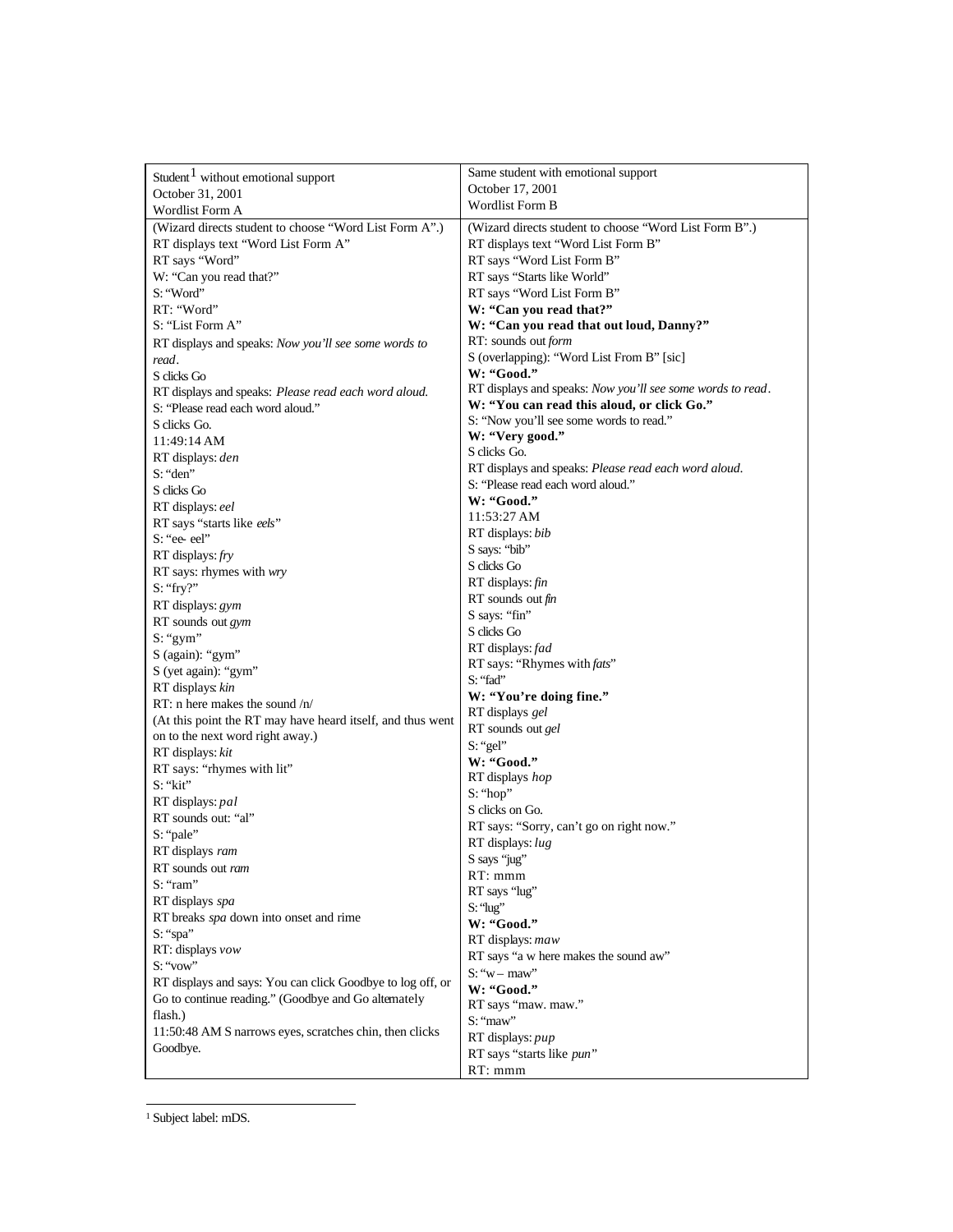| S: "pawp"                                                        |
|------------------------------------------------------------------|
| RT displays $\sin$                                               |
| RT breaks sip down into onset and rime                           |
| W: "Well done."                                                  |
| RT displays: wed                                                 |
| RT sounds out wed                                                |
| $S:$ "wed"                                                       |
| RT displays and says "You can click Goodbye to log off, or Go to |
| continue reading." (Goodbye and Go alternately flash.)           |
| W: "You're reading very well."                                   |
| S's eyes go back and forth between Go and Goodbye                |
| RT: "You can c-"                                                 |
| 11:55:15 AM S clicks Go.                                         |
| (and thus goes on to read more words.)                           |

# **5 Results**

We present the results from the outcome variables *persistence* and *memory*. Out of 17 students who began the study, 14 students completed it, as shown in Table 2.

| Table 2. Persistence and memory results from study comparing Reading Tutor alone to Reading Tutor plus human-supplied |  |  |  |  |  |  |  |  |
|-----------------------------------------------------------------------------------------------------------------------|--|--|--|--|--|--|--|--|
| em otional scaffolding.                                                                                               |  |  |  |  |  |  |  |  |

| Number         | Gender | Persistence    | Persistence    | Correct (Con- | Correct        | Word List / Limericks          | Which story first? |
|----------------|--------|----------------|----------------|---------------|----------------|--------------------------------|--------------------|
|                |        | (Control)      | (Experimental) | trol)         | (Experimental) |                                |                    |
| 1              | F      | 15             | 15             |               |                | Word List                      | Control            |
| $\overline{2}$ | F      | 10             | 10             | 0.6           |                | 0.8 Limericks                  | Control            |
| 3              | F      | 10             | 9              | 0.6           |                | 0.44 Limericks<br>Experimental |                    |
| $\overline{4}$ | F      |                |                |               |                | Experimental<br>Word List      |                    |
| 5              | F      | 10             | 10             | 0.4           |                | 0.6 Limericks                  | Experimental       |
| 6              | F      | 16             | 16             |               |                | Word List                      | Experimental       |
| $\overline{7}$ | F      | 5              |                | 0.4           |                | 0 Limericks<br>Control         |                    |
| 8              | F      |                | 15             |               |                | Word List                      | Control            |
| 9              | M      | 6              |                | 0.83          | Limericks      |                                | Control            |
| 10             | M      | 16             |                |               |                | Word List                      | Control            |
| 11             | M      | 6              | 8              | 0.83          |                | 0.5 Limericks                  | Experimental       |
| 12             | M      |                | 5              |               |                | Word List                      | Experimental       |
| 13             | M      | $\overline{3}$ | 10             | 0.33          |                | 0.6 Limericks                  | Experimental       |
| 14             | M      |                | 6              |               | 0.83 Limericks |                                | Control            |
| 15             | M      | 6              | 10             | 0.67          |                | 0.9 Limericks                  | Control            |
| 16             | M      |                |                |               |                | Word List                      | Control            |
| 17             | M      |                | $\mathfrak{D}$ |               |                | Word List                      | Experimental       |

Figure 4 shows *persistence* in the control condition vs. *persistence* in the experimental condition – each point represents one student except where noted. *Persistence* in the control condition averaged 6.4 ± s.d. 5.1 for wordlists and limericks combined; in the experimental condition,  $8.6 \pm s.d.$  4.8 for wordlists and limericks combined, a significant difference ( $p = 0.041$ ) by 2-tailed paired T test;  $F = 5.07$ ,  $p = 0.044$  by repeated measures analysis of variance with story kind (wordlist or limericks) as a between-subjects factor;  $F = 4.46$ ,  $p = 0.061$  by repeated measures analysis of variance with story kind and order as between-subjects factors) with an effect size of 0.44.

Boys persisted on average twice as long with emotional scaffolding as without; however, many of the girls were already at or near maximum persistence:

Boys: N=7,  $6.1 \pm 3.4$  (expt.) vs.  $2.7 \pm 2.4$  (control), p=.007 by paired T -test.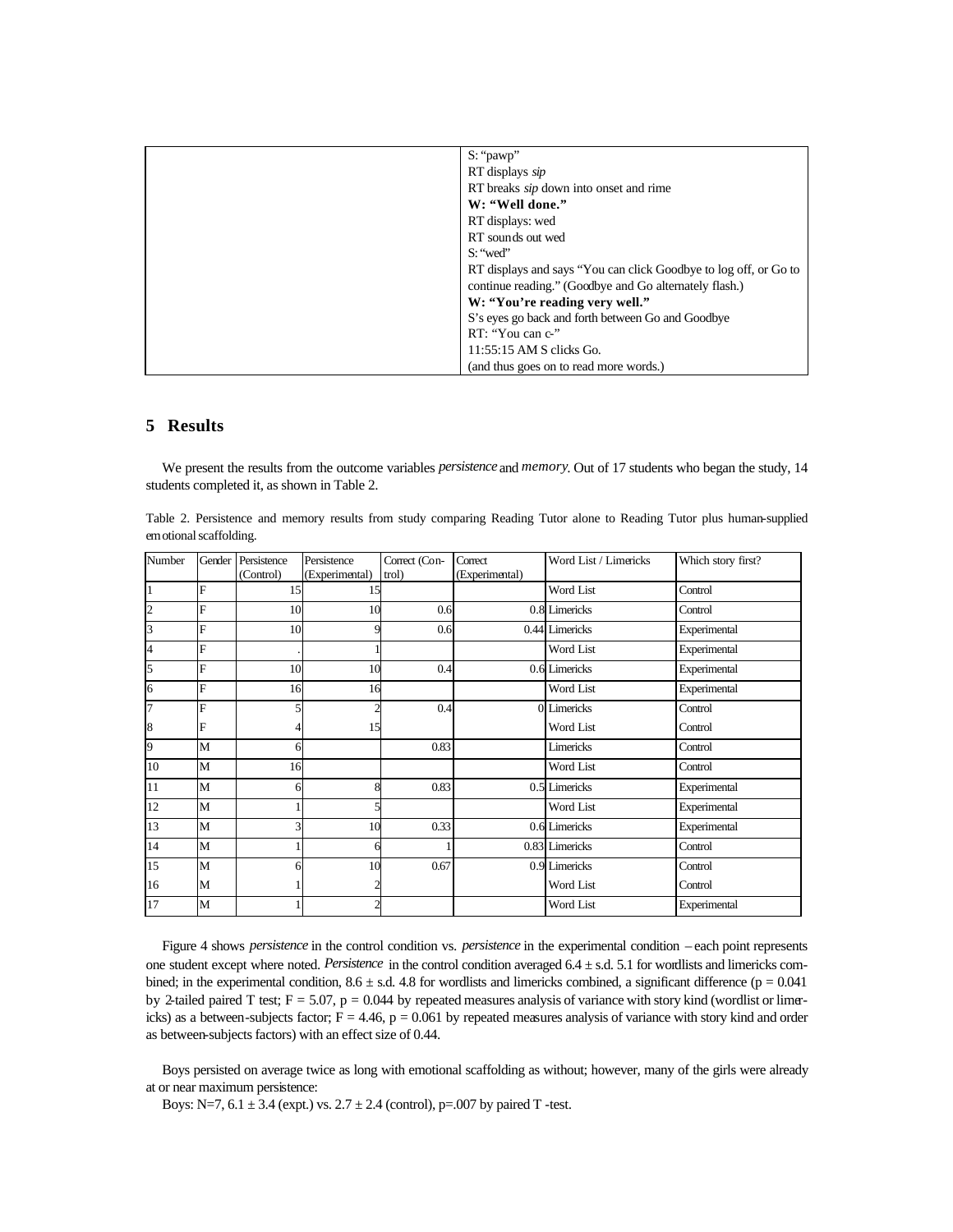Girls: N=7,  $11.0 \pm 4.9$  (expt.) vs.  $10.0 \pm 4.5$  (control), p=.582 by paired T-test.

No significant differences were found on *memory* (Figure 5), which was measured only for the limericks.

One might suggest that it wasn't the emotional support that made the difference, but rather that the student knew a real human was present and aware of what the student did. However, in this experiment the wizard was in fact present during the control condition, but served merely as an observer. The difference between conditions therefore cannot lie in presence alone, but rather somewhere in the realm of supplying emotional scaffolding.



**Figure 4. Persistence in the control condition and in the experimental condition.**



**Figure 5. Memory in the control and experimental conditions (limericks only).**

We had initially noted some signs that emotional support might lead to prolonged engagement. As the wizard said later: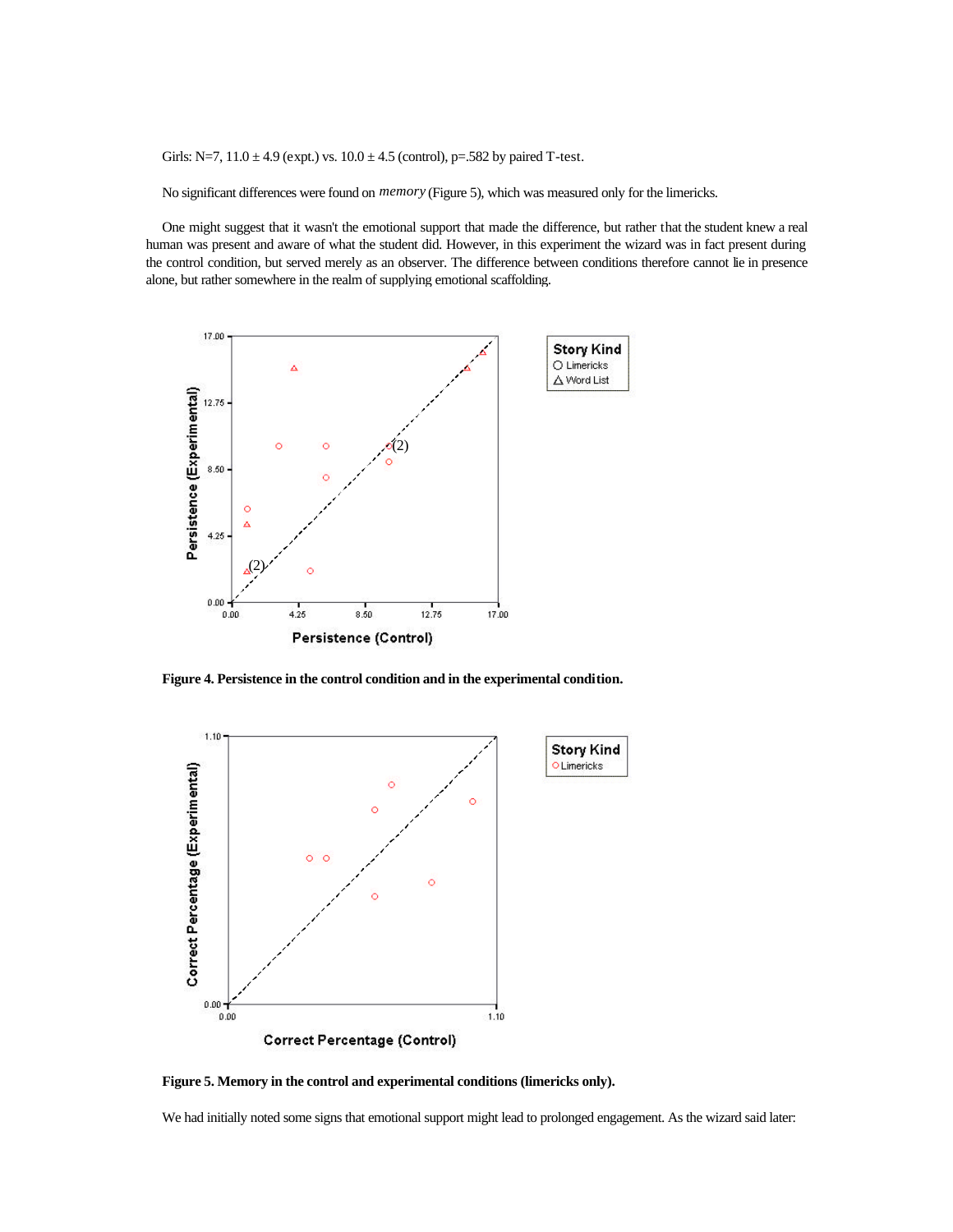At least a few subjects seemed to be responsive to emotional scaffolding. There were a few subjects in the Experimental Condition who seemed to remain engaged longer as a result of judiciously timed encouragement just as they were deciding whether to continue or quit. (Barry Kort, via intragroup email, November 9, 2001).

However, as the experiment progressed, we had reason to suspect that we were going to end up with student frustration swamping any other effects of affect. As the wizard later recalled:

The most frequent source of frustration was when the RT failed to accept a perfectly articulated sentence, phrase, or word. There were selected words that it consistently failed to recognize time and again. Some subjects repeated the fragments with increasing levels of annoyance. Some even cursed at the machine. The other annoyance was the long delays before it advanced to the next fragment. (Barry Kort, via intragroup email, November 9, 2001).

Thus it was gratifying to see that emotional scaffolding did in fact lead to significantly greater persistence (for boys). In fairness to the Reading Tutor, we should point out that mitigating factors include laptop sound card problems, and performance slowdowns caused by memory leaks and full disk. Furthermore, these problems – and their severity – don't seem representative of the Reading Tutor's normal performance in the field. We do see false alarms and frustration. However, they're mitigated by technical factors (the desktop computers used for 84 of the 99 Reading Tutors in daily use at schools for the 2001-2002 school year don't have many of the problems we found on the laptop used in this experiment, some of which have now been fixed), by context (the students get to take turns picking what to read – not just limericks or word lists), and by the Reading Tutor's built-in emotional support (the unablated Reading Tutor praises students (Mostow & Aist CALICO 1999)).

One kind of result from this study was simply the types of emotional support produced – fodder for possible later automation. The wizard produced various kinds of support. For example, the wizard sometimes provided praise such as "Good" or "Very good", or encouragement such as "You're doing fine." For example, after the system offered a choice to click Go to continue, or Goodbye to log off – when the student was deciding whether to continue reading or not, the wizard sometimes would supply judiciously timed encouragement such as "You're doing fine." This and other kinds of encouragement ought to provide a rich source of potential Reading Tutor interventions.

It was also interesting to note the interactions between normal Reading Tutor behavior and the interventions supplied by the wizard. For example, when words in the wordlist became excessively difficult, the Reading Tutor modeled the pronunciation so that the student didn't even have to read the word. In the word-list exercise, the RT typically spoke every word upon display after the first few sets of words. Many subjects stopped looking at the screen and just repeated what they heard. The Reading Tutor normally provides assistance both preemptively and on demand – but in this case this assistance changed the task sufficiently to make it substantially easier. For another example, there were cases where "Sometimes, I would cue up a praise response, only to have the RT regate it by requiring the subject to repeat the phrase." (Barry Kort, personal communication, November 9, 2001). In these cases, the Reading Tutor and the wizard were giving mixed messages – presumably leading to a less engaging experience than one where the praise and the task structure matched. Such clashes between the Reading Tutor and the human tutor help reveal the limitations of our current implementation of this "Reading Tutor plus" methodology. Further tweaking of the Reading Tutor installation for these tasks – wordlists and limericks – and a tighter integration of the human-generated responses into the dialog management of the Reading Tutor, ought in principle to alleviate such problems.

# **6 Future Work**

We noted that students experienced frustration at times with the Reading Tutor. From the research viewpoint, this frustration represents both threat and opportunity. It's a threat to the study to the extent that it dominates affect and swamps the effects we're trying to study. It's an opportunity to the extent that generating frustration lets us study emotional scaffolding methods for overcoming it – or reveal areas on which to work towards the goal of modifying the system to be less frustrating.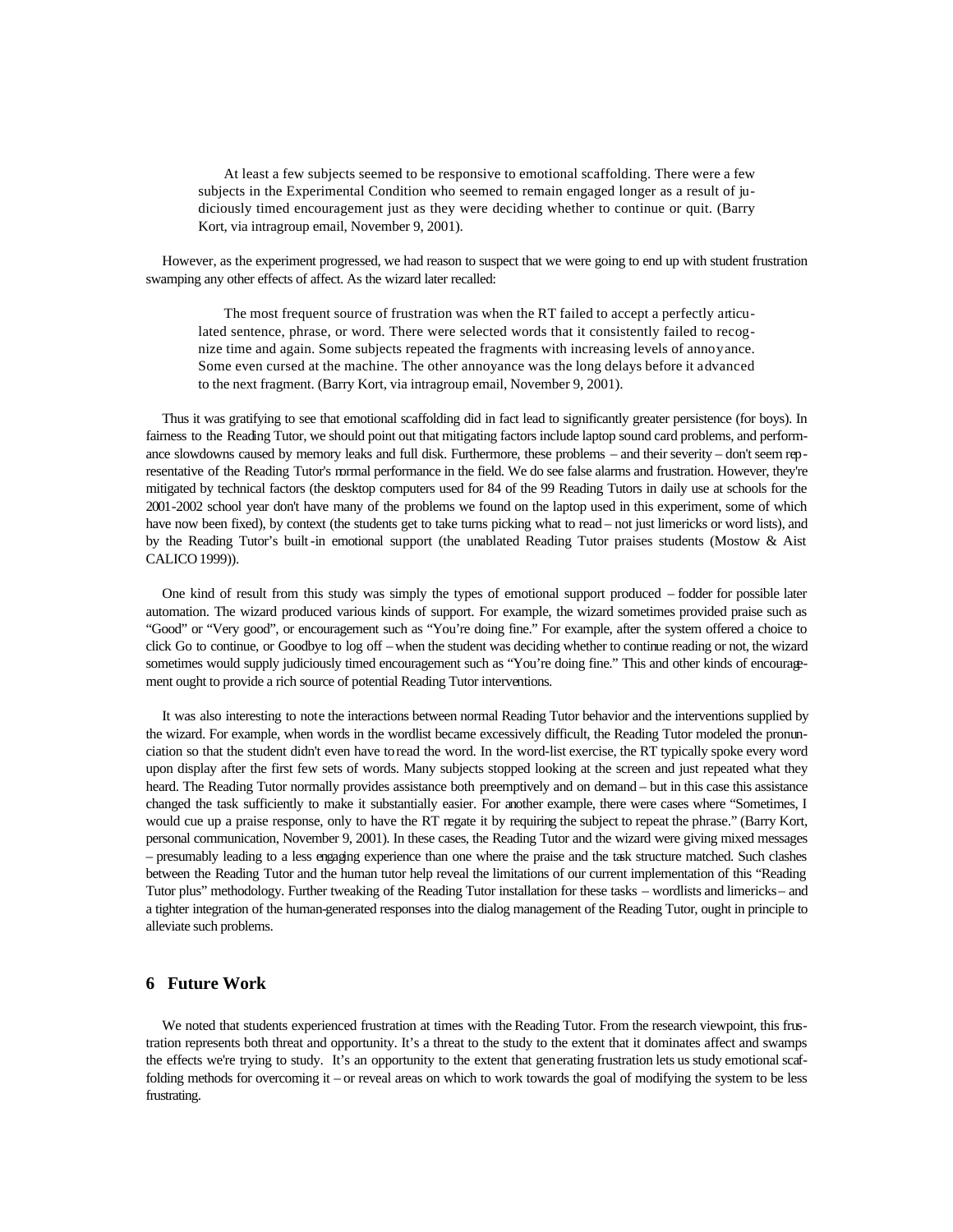As a reviewer noted, "Although the human wizard is pretty constrained in when and how he can interact with students, he still has significant freedom in what he chooses to say and when he chooses to intervene, so it isn't clear that the authors will be able to automate the types of things the wizard is doing." Further experiments might be directed at finding out what an emotionally supportive automated tutor should say – in the face of limited sensing, or when enabled with richer senses including vision processing.

We found logistics to be a challenge, due to physical separation between where the researchers were based and where we had a partnership with an elementary school. Later experiments might modify the methodology – perhaps separating the wizard from the student not just by a television connection to the next room, but by a Webcam so that the student and the wizard could be anywhere, or at least anywhere with a fast Internet connection.

Future work towards specifying exactly what emotional scaffolding is and how and when it helps could proceed by transcribing and analysing the videotaped interactions between the Reading Tutor, the student, and the human wizard for content and effectiveness. As one reviewer pointed out, "Clearly the biggest area for future work is understanding the human's utterances and when they are used so that they can be automated."

Future work towards improving the Reading Tutor in terms of the affective quality of children's experience might take several directions. If we can understand when kids get confused, we may be able to modify the design to reduce confusion or add suitable prompts. Improving speech recognition accuracy would help a lot, and we're working on it, but it won't happen overnight. If kids get distracted because they have to wait too long for the Reading Tutor to prepare for its next action, or if it takes too long to detect when they reach the end of the sentence, we may need to run on a faster platform, or modify the code. If the limericks in this experiment bore kids enough to be a problem, we may need more interesting materials to use when conducting later experiments – but it may be difficult to give them the nicely controlled experimental properties that the limericks provide.

Future work towards a model of emotions and learning that works for children's reading would need to take into account the intrinsic reward structure of reading. Learning to read may simply not involve lots of insights. The one big aha! is grasping the alphabetic principle – "cracking the code" in the sense that there exists a code. The rest may simply be lots of practice to acquire lots of specifics – particular letter-sound mappings, and meanings of thousands of specific words. That is perhaps a very different set of intrinsic rewards than a set of problem-solving tasks, each task with its own "aha!".

# **7 Conclusion**

We summarize this paper's contributions as follows.

First, we presented a *novel finding on the role of emotions in learning*: Human-provided emotional scaffolding in the context of an intelligent tutoring system for oral reading leads to increased student persistence. This paper presents the first statistically reliable empirical evidence from a controlled study for the effect of human-supplied emotional scaffolding on student persistence in an intelligent tutoring system: Children's persistence was higher with emotional scaffolding than without it. As a reviewer of an earlier version of this paper noted, "affective interaction is an essential feature of a much work in animated pedagogical agents. Results from such work have already demonstrated that interventions by animated agents capable of affective intervention yield positive results in terms of persistence and subjective experience. For example, Lester et al. document the persona effect and its role in promoting learning. This study differs in that it attempts to focus specifically on the effects of emotional scaffolding." Thus we submit for the research community's consideration that intelligent tutoring systems ought to incorporate emotional awareness (sensing and responding) into their behavior.

Second, we presented *examples of emotional scaffolding.* We presented some types of specific interventions used by an expert to provide emotional scaffolding shown to increase persistence.

Finally, we presented a *case study in studying ITSs by adding human expert capabilities to existing tutoring systems.* This experiment tested the effects of adding a human expert capability (in this case emotional scaffolding) to an existing intelligent tutoring system with minimal or no code changes. Perhaps this notion may prove useful not only for exploring emotional scaffolding, but other aspects of intelligent tutoring systems as well.